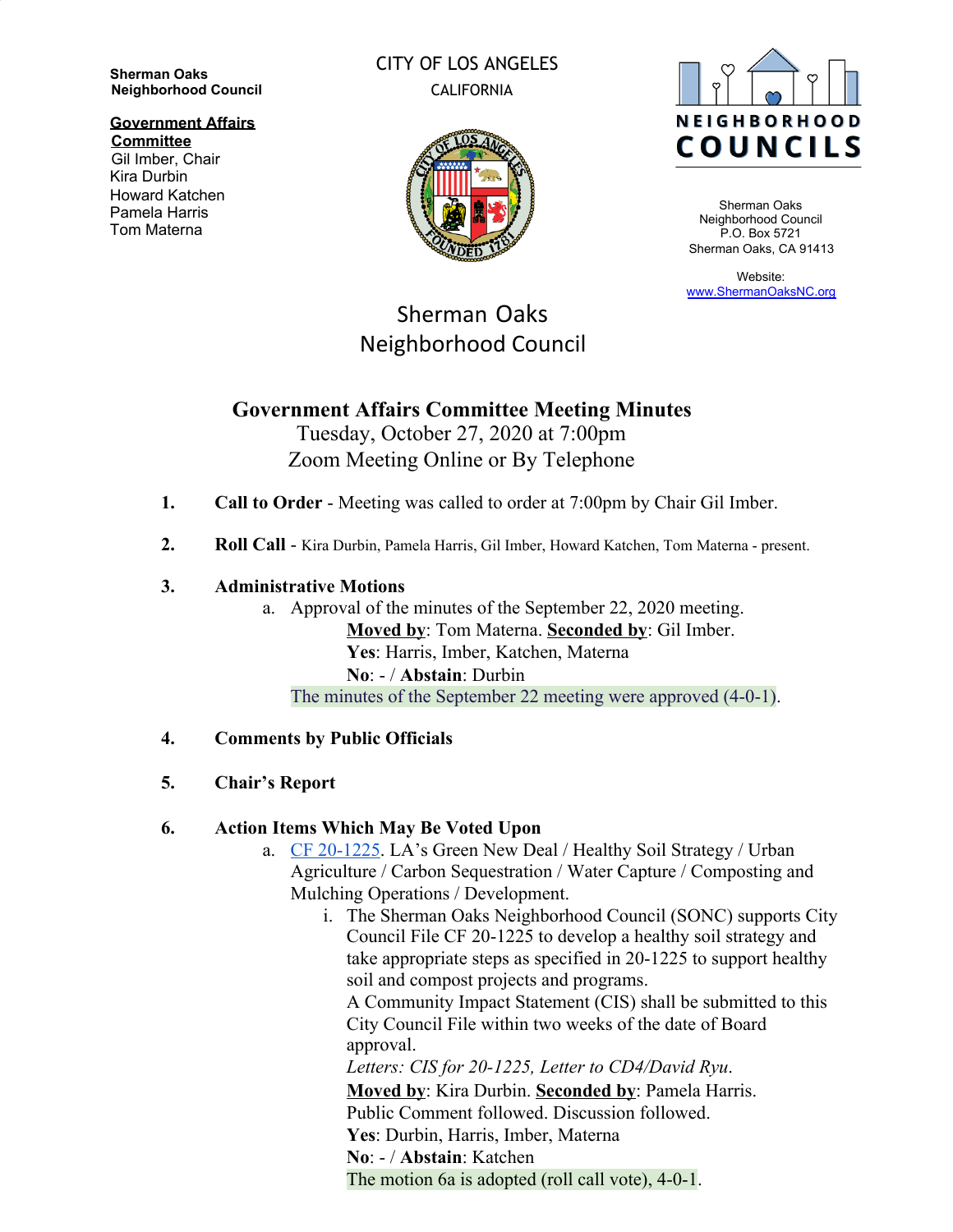Sherman Oaks Neighborhood Council

Government Affairs Committee Meeting Agenda, Tuesday, October 27, 2020, 7:00 pm Page 2

- b. [CF 20-1267](https://cityclerk.lacity.org/lacityclerkconnect/index.cfm?fa=ccfi.viewrecord&cfnumber=20-1267). Modified Mufflers / Noise-Sensitive Areas / Local Enforcement / Limit Use.
	- i. The Sherman Oaks Neighborhood Council (SONC) supports City Council File CF 20-1267 to consider methods, including enforcements such as citations pursuant to AB 1824, and look forward to the report on possible ways to more effectively limit the use of modified mufflers, especially in noise-sensitive areas. A Community Impact Statement (CIS) shall be submitted to this City Council File within two weeks of the date of Board approval.

*Letters: CIS for 20-1267, Letter to CD4/David Ryu*. **Moved by**: Tom Materna. **Seconded by**: Kira Durbin. Public Comment followed. Discussion followed. **Yes**: Durbin, Harris, Imber, Materna **No**: - / **Abstain**: Katchen

The motion 6b is adopted (roll call vote), 4-0-1.

- c. [CF 20-1360](https://cityclerk.lacity.org/lacityclerkconnect/index.cfm?fa=ccfi.viewrecord&cfnumber=20-1360). County of Los Angeles Service Commitment Funds / Homelessness Efforts - County Funding Agreement / Homelessness Roadmap Sheltering Plans.
	- i. No motion was presented.

#### **7. Additional Items for Discussion**

- a. [Community Letter.](https://docs.google.com/document/d/1ghW0b6szuMOCX6ytscuMF5MKLirdYITJTWfrUQPeq8M/edit) Constituent's request for NC endorsement of a letter in support of Police-Free Los Angeles Public Libraries.
	- i. Discussion shall be limited to consideration as to whether Government Affairs wishes to further study this item. The Committee may discuss whether to include this item in a future agenda, but shall take no action nor entertain substantive contemplation in regard to supporting or opposing the content of the aforementioned item.

Committee decided not to consider the item.

- b. Possible agenda items for next meeting.
	- i. [CF 20-1205](https://cityclerk.lacity.org/lacityclerkconnect/index.cfm?fa=ccfi.viewrecord&cfnumber=20-1205). Army Corp of Engineers / County of Los Angeles / Sepulveda Basin / Master Plan.

#### **8. Public Comments on Non-Agenda Items Within the Committee's Jurisdiction** Public Comment followed.

**9. Adjournment** - Meeting adjourned via unanimous consent at 8:33pm.

\*All Council File (CF) items contain a hyperlink to the applicable source legislation.

#### **THE AMERICAN WITH DISABILITIES ACT (ADA)**

As a covered entity under Title II of the Americans with Disabilities Act, the City of Los Angeles does not discriminate on the basis of disability and upon request will provide reasonable accommodation to ensure equal access to its programs, services, and activities. Sign language interpreters, assisted listening